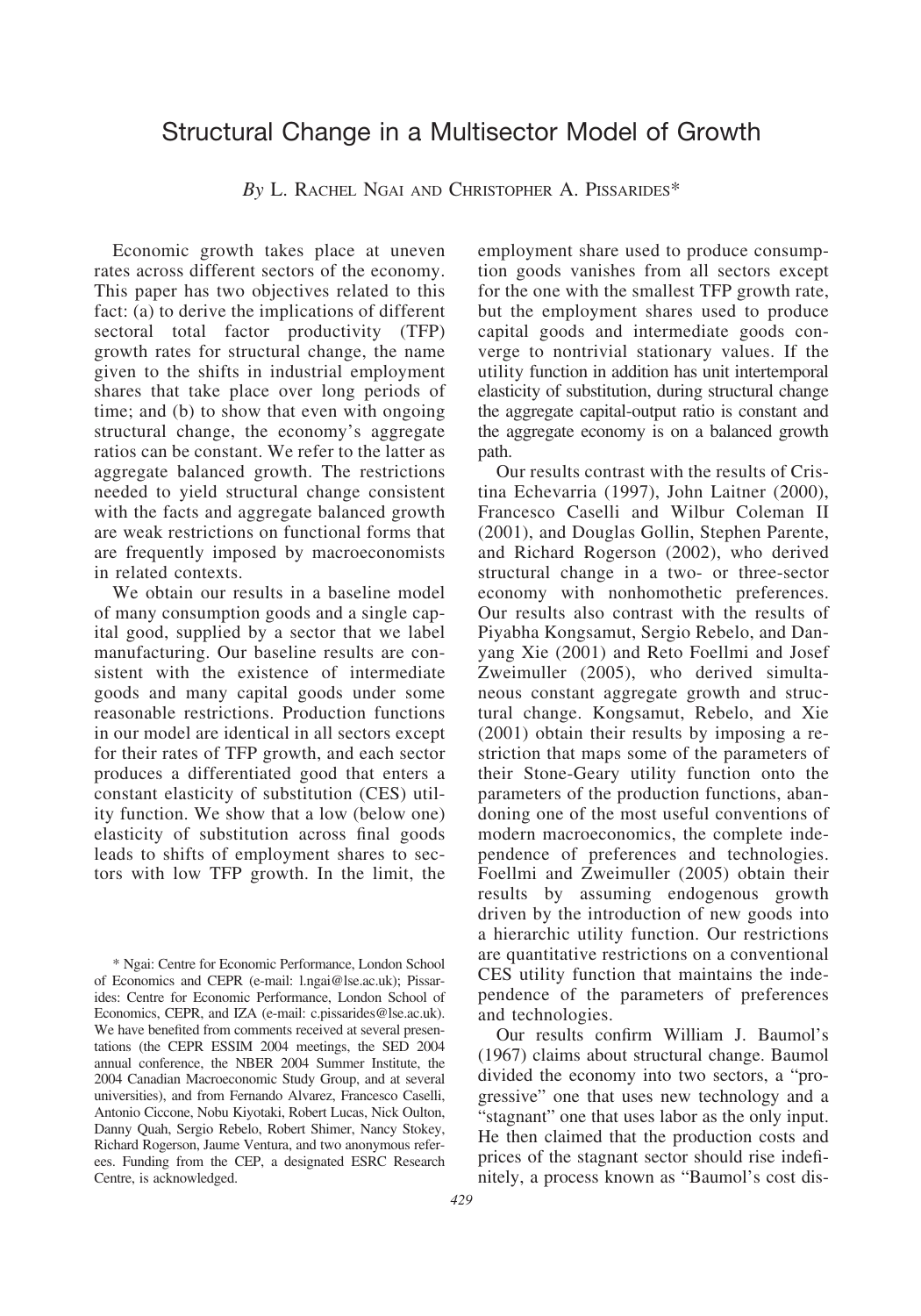ease," and labor should move in the direction of the stagnant sector. $<sup>1</sup>$ </sup>

In the more recent empirical literature, two competing explanations (which can coexist) have been put forward for structural change: our explanation, which is sometimes termed "technological" because it attributes structural change to different rates of sectoral TFP growth; and a utility-based explanation, which requires different income elasticities for different goods and can yield structural change even with equal TFP growth in all sectors. Baumol, Sue Anne Batey Blackman, and Edward N. Wolff (1985) provide empirical evidence at the two-digit industry level, consistent with our model. Irving B. Kravis, Alan W. Heston, and Robert Summers (1983) also present evidence that favors the technological explanation, at least when the comparison is between manufacturing and services. Two features of their data satisfied by the technological explanation proposed in this paper are: (a) relative prices reflect differences in TFP growth rates; and (b) real consumption shares vary a lot less over time than nominal consumption shares.<sup>2</sup> Our model is also consistent with the observed positive correlation between employment growth and relative price inflation across two-digit sectors $3$ and with historical OECD evidence presented by Simon Kuznets (1966) and Angus Maddison  $(1980)$  for one-digit sectors.<sup>4</sup>

Section I describes our model of growth with many sectors and Sections II and III, respectively, derive the conditions for structural

<sup>1</sup> Baumol controversially also claimed that as more weight is shifted to the stagnant sector, the economy's growth rate will be on a declining trend and eventually converge to zero. This claim contrasts with our finding that the economy is on a balanced-growth path. We get our result because we include capital in our analysis, ironically left out of the analysis by Baumol (1967, 417) "primarily for

ease of exposition ... that is [in]essential to the argument." <sup>2</sup> See Rodney E. Falvey and Norman Gemmell (1996) for an update of some of their results. Falvey and Gemmell find a unit income elasticity and a small (negative) price elasticity for ser-

vices in a cross section of countries, consistent with our results.<br><sup>3</sup> These correlations are shown in the working paper version of this paper, Ngai and Pissarides (2004).

 $4$  Kuznets (1966) documented structural change for 13 OECD countries and the USSR between 1800 and 1960, and Maddison (1980) documented the same pattern for 16 OECD countries from 1870 to 1987. They both found a pattern with the same general features as the predictions that we obtain when the ranking of the average historical TFP growth rates is agriculture followed by manufacturing followed by services.

change and balanced aggregate growth. In Sections IV and V, we study two extensions of our baseline model, one where consumption goods can also be used as intermediate inputs and one where there are many capital goods. The Appendix discusses the implications of one more extension and differences in capital intensities across sectors, and contains proofs of the main results.

### **I. An Economy with Many Sectors**

The baseline economy consists of an arbitrary number of *m* sectors. Sectors  $i = 1, \ldots$ ,  $m - 1$  produce only consumption goods. The last sector, which is denoted by *m* and labeled manufacturing, produces both a final consumption good and the economy's capital stock. We derive the equilibrium as the solution to a social planning problem. The objective function is

$$
(1) \qquad U = \int_0^\infty e^{-\rho t} v(c_1, \ldots, c_m) \, dt,
$$

where  $\rho > 0$ ,  $c_i \ge 0$  are per capita consumption levels, and the instantaneous utility function  $v(\cdot)$  is concave and satisfies the Inada conditions. The constraints of the problem are as follows.

The labor force is exogenous and growing at rate  $\nu$ , and the aggregate capital stock is endogenous and defines the state of the economy. Sectoral allocations are controls that satisfy

(2) 
$$
\sum_{i=1}^{m} n_i = 1; \quad \sum_{i=1}^{m} n_i k_i = k,
$$

where  $n_i \geq 0$  is the employment share and  $k_i \geq 0$ 0 is the capital-labor ratio in sector *i*, and  $k \geq 0$ is the aggregate capital-labor ratio. There is free mobility for both factors.

All production in sectors  $i = 1, ..., m - 1$  is consumed, but in sector *m* production may be either consumed or invested. Therefore:

(3)  $c_i = F^i(n_i k_i, n_i)$   $\forall i \neq m;$ 

(4) 
$$
\dot{k} = F^m(n_m k_m, n_m) - c_m - (\delta + \nu)k,
$$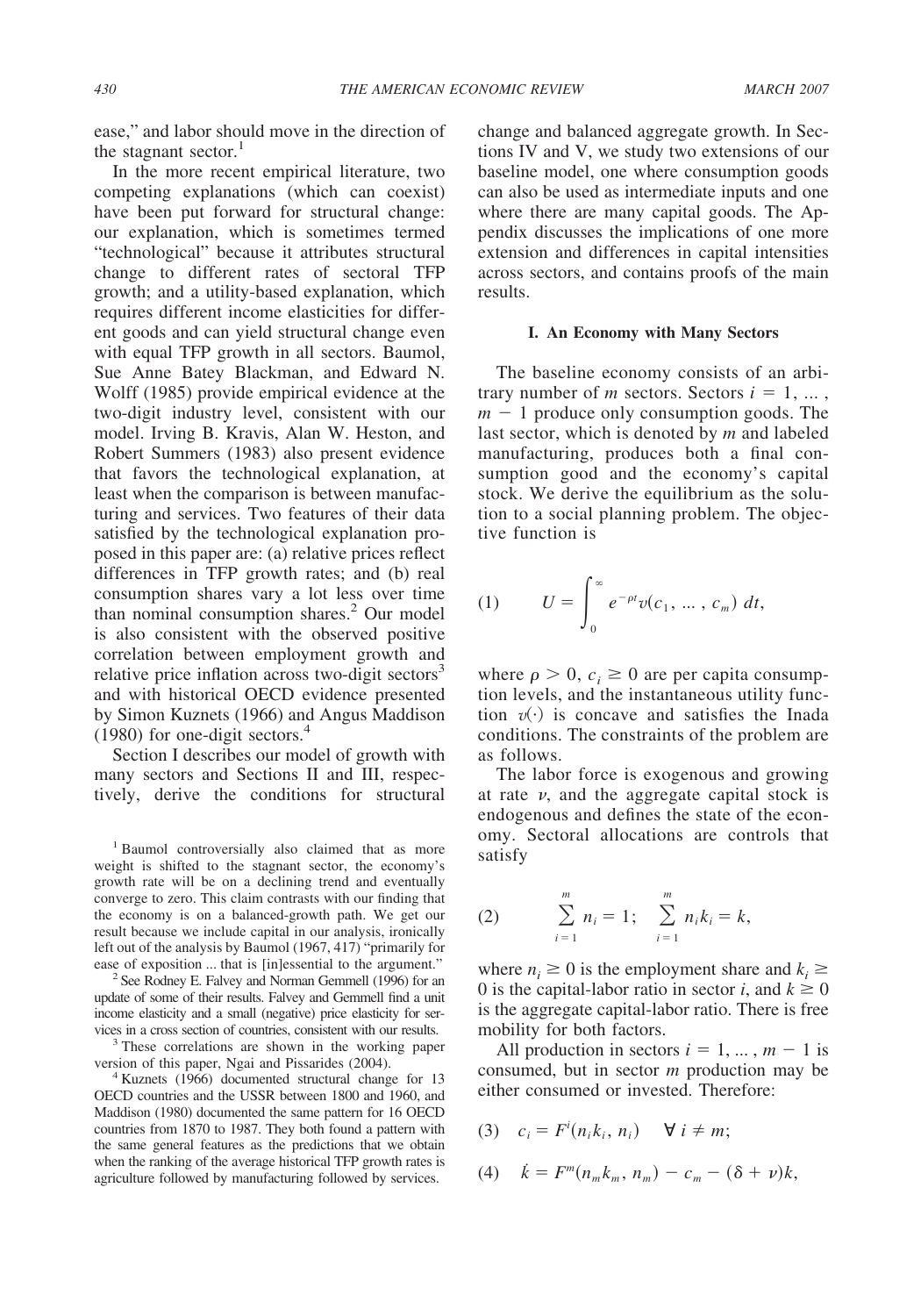where  $\delta > 0$  is the depreciation rate. Production function  $F^i$  ( $\cdot$ ,  $\cdot$ ) has constant return to scale, positive and diminishing returns to inputs, and satisfies the Inada conditions.

The social planner chooses the allocation of factors  $n_i$  and  $k_i$  across  $m$  sectors through a set of *static efficiency conditions:*

$$
(5) \t v_i/v_m = F_K^m/F_K^i = F_N^m/F_N^i \quad \forall i.
$$

The allocation of output to consumption and capital is chosen through a *dynamic efficiency condition:*

(6) 
$$
- \dot{v}_m/v_m = F_K^m - (\delta + \rho + \nu),
$$

where  $F_N^i$  and  $F_K^i$  are the marginal products of labor and capital in sector  $i$ <sup>5</sup> By (5), the rates of return to capital and labor are equal across sectors.

In order to focus on the implications of different rates of TFP growth across sectors, we assume production functions are identical in all sectors except for their rates of TFP growth:

(7) 
$$
F^i = A_i F(n_i k_i, n_i); \quad \dot{A}_i / A_i = \gamma_i; \quad \forall i.
$$

With these production functions, we show in the Appendix that static efficiency and the resource constraints (2) imply

$$
(8) \quad k_i = k; \quad p_i/p_m = v_i/v_m = A_m/A_i; \quad \forall i,
$$

where  $p_i$  is the price of good  $i$  in the decentralized economy.

The utility function has constant elasticities both across goods and over time:

(9) 
$$
v(c_1, ..., c_m) = \frac{\phi(\cdot)^{1-\theta} - 1}{1-\theta};
$$

$$
\phi(\cdot) = \left(\sum_{i=1}^m \omega_i c_i^{(\varepsilon-1)/\varepsilon}\right)^{\varepsilon/(\varepsilon-1)},
$$

where  $\theta$ ,  $\varepsilon$ ,  $\omega$ <sub>*i*</sub>  $> 0$  and  $\Sigma$   $\omega$ <sub>*i*</sub> = 1. Of course, if  $\theta = 1$ ,  $v(\cdot) = \ln \phi(\cdot)$ , and if  $\varepsilon = 1$ ,  $\ln \phi(\cdot) =$  $\sum_{i=1}^{m} \omega_i \ln c_i$ . In the decentralized economy, de-

<sup>5</sup> The corresponding transversality condition is  $\lim_{t\to\infty} k$  $\exp(-\int_0^t (F_k^m - \delta - \nu) d\tau) = 0.$ 

mand functions have constant price elasticity  $-\varepsilon$  and unit income elasticity. With this utility function, (8) yields

$$
(10) \quad \frac{p_i c_i}{p_m c_m} = \left(\frac{\omega_i}{\omega_m}\right)^{\varepsilon} \left(\frac{A_m}{A_i}\right)^{1-\varepsilon} \equiv x_i \quad \forall i.
$$

The new variable  $x_i$  is the ratio of consumption expenditure on good *i* to consumption expenditure on the manufacturing good, and will prove useful in the subsequent analysis. The intuition behind this formula is in terms of price elasticities, given that all goods have unit income elasticity. The ratio of consumption expenditures is a weighted average of the ratio of the weights of each good in the utility function and of their relative prices. A higher price ratio  $p_i/p_m$  raises the ratio of expenditure on good *i* to good *m* by one minus their common price elasticity.

We also define aggregate consumption expenditure and output per capita in terms of manufacturing:

(11) 
$$
c = \sum_{i=1}^{m} \frac{p_i}{p_m} c_i; \quad y = \sum_{i=1}^{m} \frac{p_i}{p_m} F^i.
$$

Using static efficiency, we derive

(12) 
$$
c = c_m X; \quad y = A_m F(k, 1),
$$

where  $X = \sum_{i=1}^{m} x_i$ .

## **II. Structural Change**

We define structural change as the state in which at least some of the labor shares are changing over time, i.e.,  $\dot{n}_i \neq 0$  for at least some *i*. We derive in the Appendix (Lemma A2) the employment shares

(13) 
$$
n_i = \frac{x_i}{X} \left(\frac{c}{y}\right) \quad \forall \ i \neq m,
$$
  
(14) 
$$
n_m = \frac{x_m}{X} \left(\frac{c}{y}\right) + \left(1 - \frac{c}{y}\right).
$$

The first term on the right side of (14) parallels the term in (13) and so represents the employment needed to satisfy the consumption demand for the manufacturing good. The second bracketed term is equal to the savings rate and rep-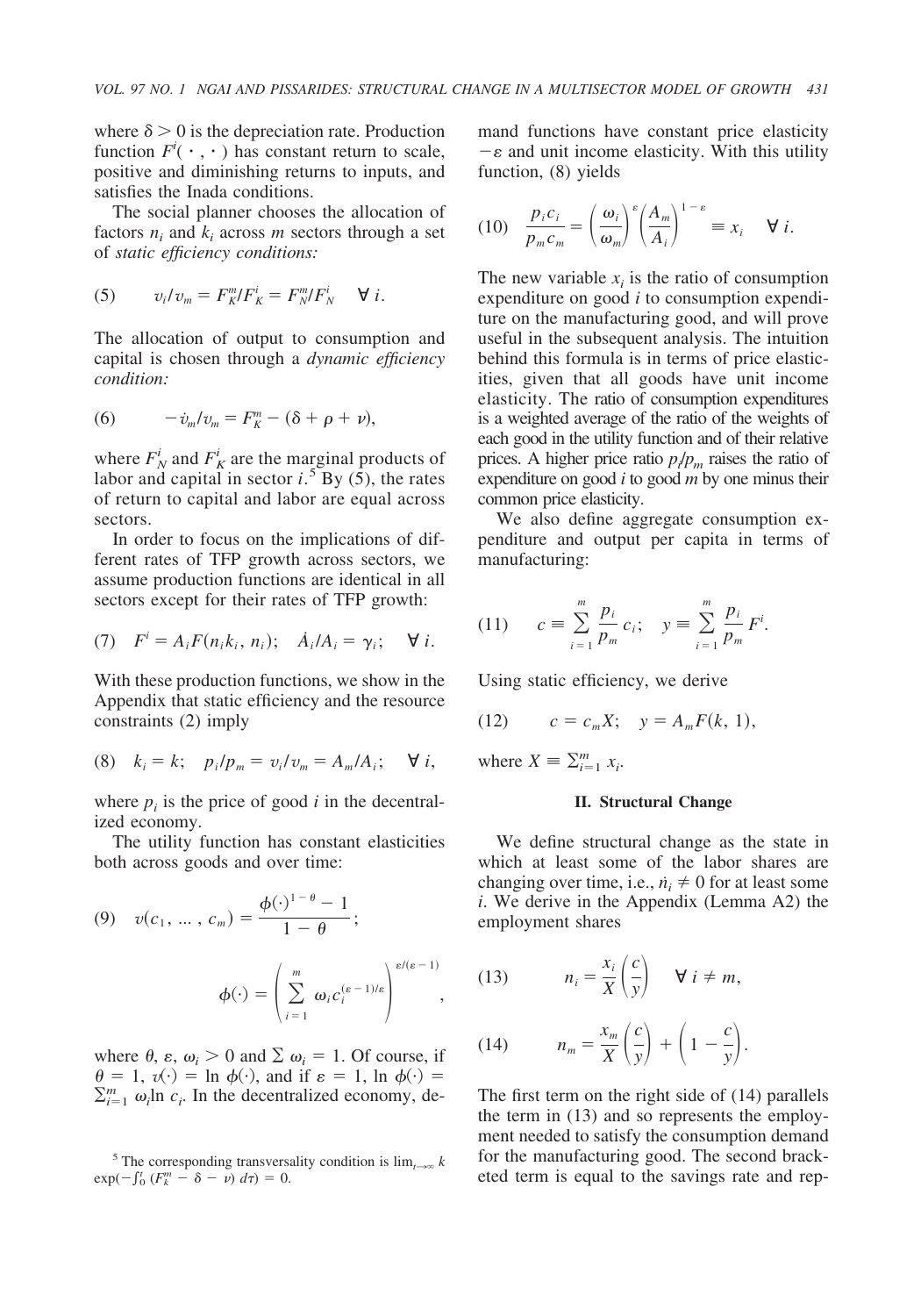Conditions (13) and (14) drive our structural change results. To see the intuition behind them, note that by aggregation over all *i*, we obtain that in our economy the employment share used to produce consumption goods is equal to *c*/*y*, and the employment share used to produce capital goods is  $1 - c/y$ . Conditions (13) and (14) state that the same holds for each sector *i*. From (10) and (12), the consumption expenditure share of each sector is  $p_i c_i / p_m c = x_i / X$ . So the employment share of consumption good *i* is the consumption share of good *i* multiplied by the employment share of total consumption. Equivalently, the employment share of consumption good *i* is the average propensity to consume good  $i : n_i = p_i c_i / p_m y$ .

Condition (13) has the important implication that the growth rate of two sectors' relative employment depends only on the difference between the sectors' TFP growth rates and the elasticity of substitution between goods:

(15) 
$$
\frac{\dot{n}_i}{n_i} - \frac{\dot{n}_j}{n_j} = (1 - \varepsilon)(\gamma_j - \gamma_i) \quad \forall i, j \neq m.
$$

But (8) implies that the growth rate of relative prices is:

(16) 
$$
\frac{\dot{p}_i}{p_i} - \frac{\dot{p}_j}{p_j} = \gamma_j - \gamma_i \quad \forall i
$$

and so,

$$
(17) \quad \frac{\dot{n}_i}{n_i} - \frac{\dot{n}_j}{n_j} = (1 - \varepsilon) \left( \frac{\dot{p}_i}{p_i} - \frac{\dot{p}_j}{p_j} \right) \quad \forall \ i, j \neq m.
$$

PROPOSITION 1: *The rate of change of the relative price of good i to good j is equal to the difference between the TFP growth rates of sector j and sector i*. *In sectors producing only consumption goods, relative employment shares grow in proportion to relative prices, with the factor of proportionality given by one minus the elasticity of substitution between goods.*<sup>6</sup>

The dynamics of the individual employment shares satisfy

(18) 
$$
\frac{\dot{n}_i}{n_i} = \frac{(\overline{c/y})}{c/y} + (1 - \varepsilon)(\overline{\gamma} - \gamma_i); \quad \forall \ i \neq m;
$$

(19) 
$$
\frac{\dot{n}_m}{n_m} = \left[ \frac{(\overrightarrow{c/y})}{c/y} + (1 - \varepsilon)(\overline{\gamma} - \gamma_m) \right] \times \frac{(c/y)(x_m/X)}{n_m} + \left( \frac{-(\overrightarrow{c/y})}{1 - c/y} \right) \left( \frac{1 - c/y}{n_m} \right),
$$

where  $\bar{\gamma} \equiv \sum_{i=1}^{m} (x_i/X)\gamma_i$  is a weighted average of TFP growth rates, with the weight given by each good's consumption share.

Equation (18) gives the growth rate in the employment share of each consumption good as a linear function of its own TFP growth rate. The intercept and slope of this function are common across sectors, but although the slope is a constant, the intercept is in general a function of time because both  $c/y$  and  $\bar{\gamma}$  are in general functions of time. Manufacturing, however, does not conform to this rule, because its employment share is a weighted average of two components, one for the production of the consumption good, which conforms to the rule, and one for the production of capital goods, which behaves differently.

The properties of structural change follow immediately from (18) and (19). Consider, first, the case of equality in sectoral TFP growth rates, i.e., let  $\gamma_i = \gamma_m$   $\forall i$ . In this case, our economy is one of balanced TFP growth, with relative prices remaining constant but with many differentiated goods. Because of the constancy of relative prices, all consumption goods can be aggregated into one, so we effectively have a two-sector economy, one sector producing consumption goods and one producing capital goods. Structural change can still take place in this economy, but only between the aggregate of the consumption sectors and the capital sector, and only if *c*/*y* changes over time. If *c*/*y* is increasing over time, the investment rate is falling and labor is moving out of the manufacturing sector and into the consumption sectors. Conversely, if *c*/*y* is falling over time, labor is moving out of the consumption sectors and into manufacturing. In both cases, however, the relative employment shares in consumption sectors are constant.

If *c*/*y* is constant over time, structural change requires  $\varepsilon \neq 1$  and different rates of

<sup>6</sup> All derivations and proofs, unless trivial, are collected in the Appendix.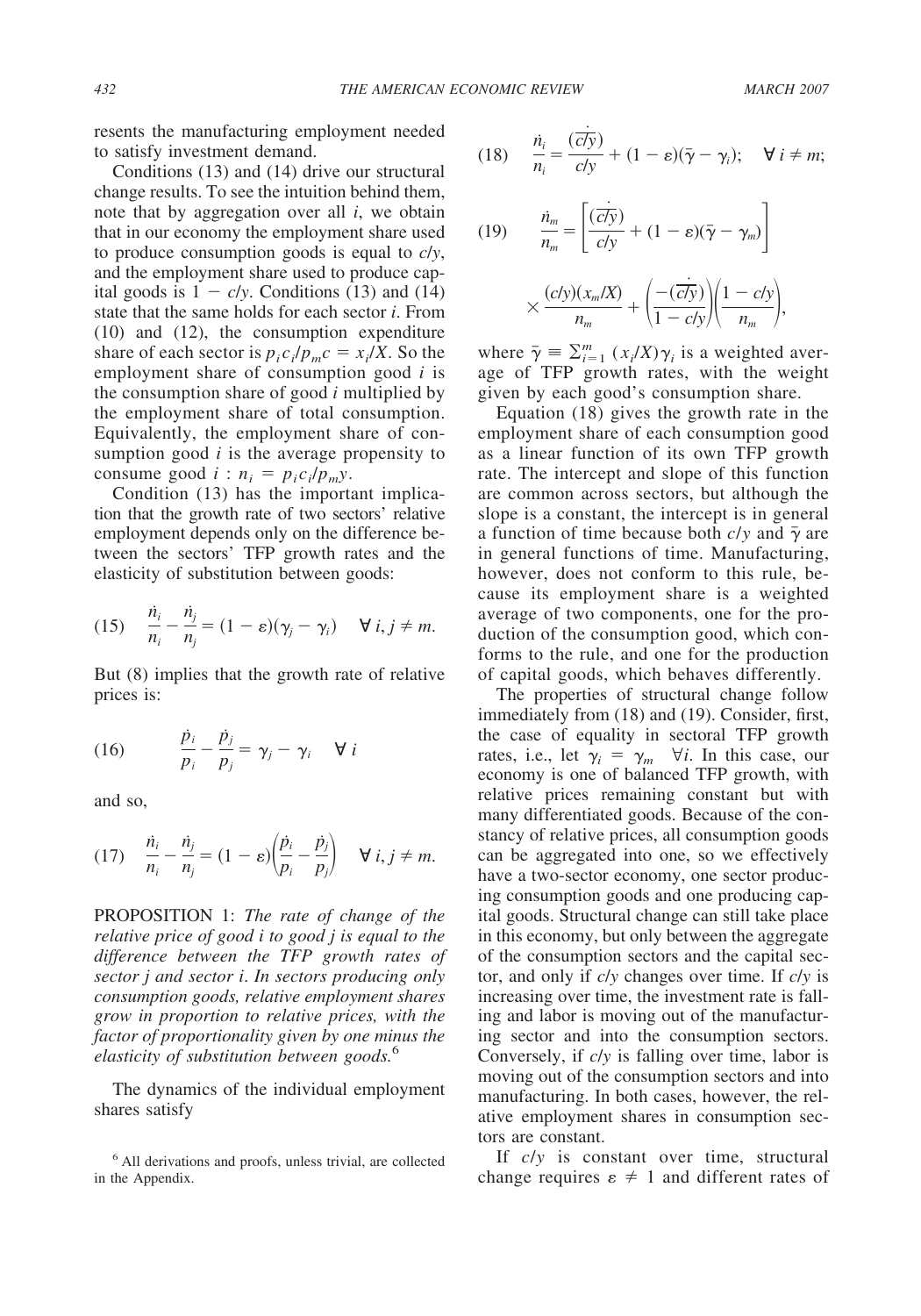sectoral TFP growth rates. It follows immediately from  $(16)$ ,  $(18)$ , and  $(19)$  that if  $(\bar{c}/y) = 0$ ,  $\varepsilon = 1$  implies constant employment shares but changing prices. With constant employment shares, faster-growing sectors produce relatively more output over time. Price changes in this case are such that consumption demands exactly match all the output changes due to the different TFP growth rates. But if  $\varepsilon \neq 1$ , prices still change as before but consumption demands are either too inelastic (in the case  $\epsilon$  < 1) to match all the output change, or are too elastic ( $\varepsilon > 1$ ) to be satisfied merely by the change in output due to TFP growth. So if  $\varepsilon < 1$ , employment has to move into the slow-growing sectors, and if  $\varepsilon$  $> 1$ , it has to move into the fast-growing sectors.

PROPOSITION 2: *If*  $\gamma_i = \gamma_m \quad \forall i \neq m, a$ *necessary and sufficient condition for structural change is*  $\dot{c}/c \neq \dot{y}/y$ *. The structural change in this case is between the aggregate of consumption sectors and the manufacturing sector.*

*If c˙*/*c y˙*/*y*, *necessary and sufficient conditions for structural change are*  $\epsilon \neq 1$  *and*  $\exists i \in$  $\{1, ..., m - 1\}$  *s.t.*  $\gamma_i \neq \gamma_m$ . The structural *change in this case is between all sector pairs* with different TFP growth rates. If  $\varepsilon < 1$ , em*ployment moves from the sector with the higher TFP growth rate to the sector with the lower TFP growth rate; the converse is true if*  $\epsilon > 1$ .

Proposition 2 for  $\varepsilon < 1$  confirms the structural change facts identified by Baumol, Blackman, and Wolff (1985). When demand is price inelastic, the sectors with the low productivity growth rate attract a bigger share of labor, despite the rise in their price. From the static efficiency results in (8) and (12), we find that the nominal output shares (defined as  $p_i F^i / p_m y$ ) are equal to the employment shares in all sectors, and by (10) the nominal consumption shares are given by  $x_i/X$ , so the results obtained for employment shares also hold for nominal consumption and output shares. But real consumption growth satisfies

(20) 
$$
\dot{c}_i/c_i - \dot{c}_j/c_j = \varepsilon (\gamma_i - \gamma_j); \quad \forall i, j,
$$

an expression also satisfied by real output shares  $\forall i, j \neq m.$ 

A comparison of (15) and (20) reveals that

a small  $\varepsilon$  can reconcile the small changes in the relative real consumption shares with the large changes in relative nominal consumption shares found by Kravis, Heston, and Summers (1983). The authors concluded that their finding is evidence in favor of the technological explanation of structural change. More recently, Daniel E. Sichel (1997) found the same pattern for relative output shares, and Falvey and Gemmell (1996) found that the real consumption share of services (a sector with low TFP growth rate) falls very gradually with income, both of which are consistent with our model when  $\varepsilon < 1$ .

#### **III. Aggregate Growth**

We now study the aggregate growth path of this economy, with the objective of finding a sufficient set of conditions that satisfy structural change as derived in the preceding section, and in addition satisfy Kaldor's stylized facts of aggregate growth. Recall that, for the analysis of structural change, we imposed a Hicks-neutral technology. It is well-known that with this type of technology, the economy can be on a steady state only if the production function is Cobb-Douglas. We therefore let  $F(n_i k_i, n_i) = k_i^{\alpha} n_i, \alpha \in (0, 1)$ .<sup>7</sup> With TFP in each sector growing at some rate  $\gamma_i$ , the aggregate economy will also grow at some rate related to the  $\gamma_i$ s. The following proposition derives the evolution of the aggregate economy.

PROPOSITION 3: *Given any initial k*(0), *the equilibrium of the aggregate economy is a path for the pair {c, k} that satisfies the following two differential equations:*

(21) 
$$
\frac{k}{k} = A_m k^{\alpha - 1} - \frac{c}{k} - (\delta + \nu),
$$

<sup>7</sup> Daron Acemoglu and Veronica Guerrieri (2005) examined the implications of different capital intensities for economic growth and structural change. They show that capital deepening can cause both structural change and unbalanced growth. We examine in the Appendix the implications of different capital shares and a fixed factor for our model.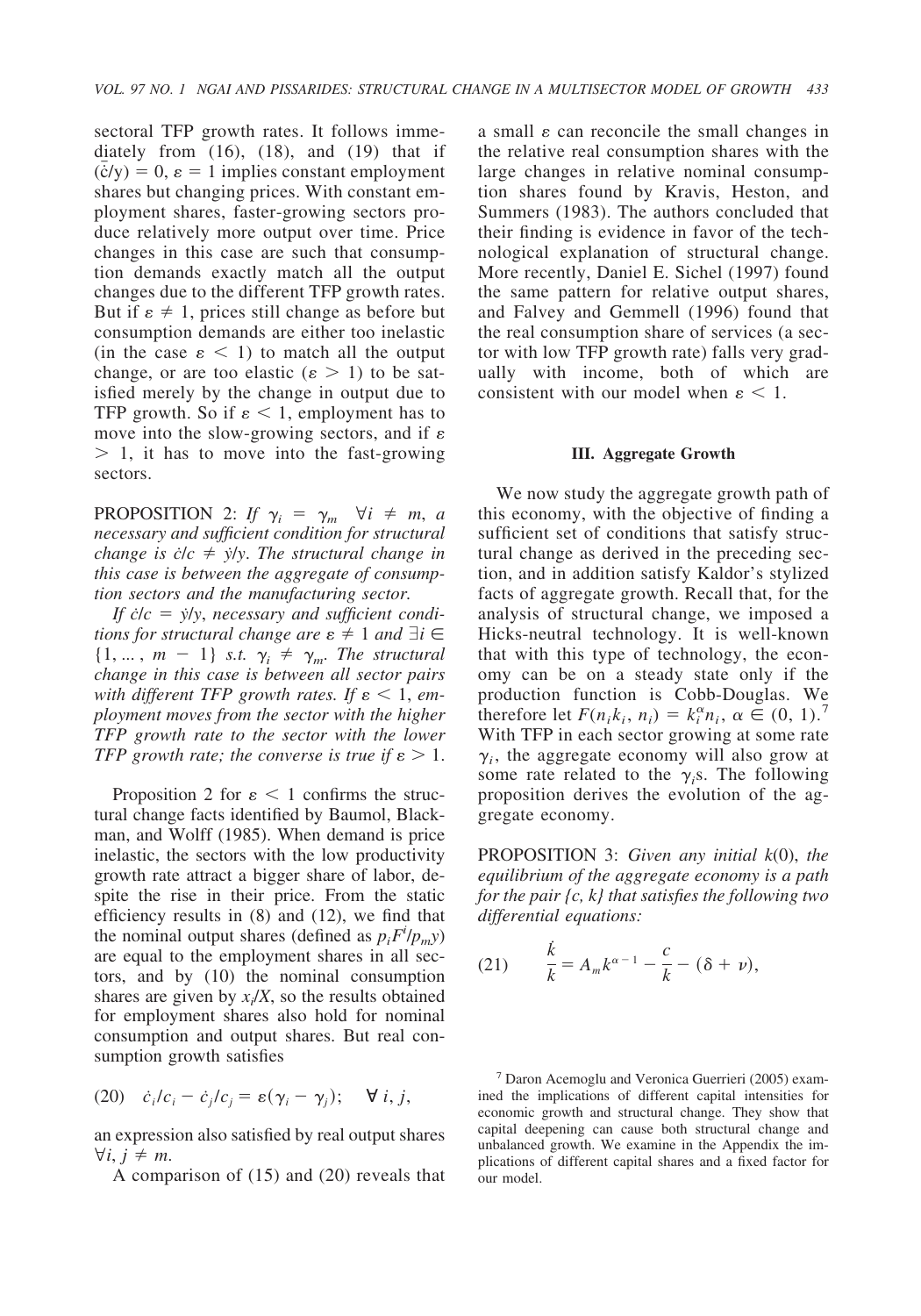We define an aggregate balanced growth path such that aggregate output, consumption, and capital grow at the same rate. It follows from Proposition 3 that a necessary condition for the existence of an aggregate balanced growth path is that the expression  $(\theta - 1)(\gamma_m - \bar{\gamma})$  be a constant. To show this, let

(23) 
$$
(\theta - 1)(\gamma_m - \bar{\gamma}) \equiv \psi
$$
 constant.

Define aggregate consumption and the capitallabor ratio in terms of efficiency units,  $c_e$  $cA_m^{-1/(1-\alpha)}$  and  $k_e \equiv kA_m^{-1/(1-\alpha)}$ , and let  $g_m^e \equiv$  $\gamma_m/(1 - \alpha)$ , the rate of labor-augmenting technological growth in the capital-producing sector.

The dynamic equations (21) and (22) become

(24) 
$$
\dot{c}_e/c_e
$$

$$
= [\alpha k_e^{\alpha-1} + \psi - (\delta + \nu + \rho)]/\theta - g_m;
$$

$$
(25) \quad \dot{k}_e = k_e^{\alpha} - c_e - (g_m + \delta + \nu)k_e.
$$

Equations (24) and (25) parallel the two differential equations in the control and state of the one-sector Ramsey economy, making the aggregate equilibrium of our many-sector economy identical to the equilibrium of the one-sector Ramsey economy when  $\psi = 0$ , and trivially different from it otherwise. Both models have a saddlepath equilibrium and stationary solutions  $(\hat{c}_e, \hat{k}_e)$  that imply balanced growth in the three aggregates. The capital-labor ratio is growing at the rate of growth of labor-augmenting technological progress in the sector that produces capital goods, *gm*. Aggregate consumption and output deflated by the price of manufacturing goods are also growing at the same rate.

Proposition 2 and the requirement that  $\psi$  be constant yield the following important proposition.

PROPOSITION 4: *Necessary and sufficient conditions for the existence of an aggregate balanced growth path with structural change are:*

$$
\theta = 1, \qquad \varepsilon \neq 1;
$$
  
and 
$$
\exists i \in \{1, ..., m-1\} \text{ s.t. } \gamma_i \neq \gamma_m.
$$

Recalling the definition of  $\bar{\gamma}$  following equation (19), Proposition 3 implies that the contribution of each consumption sector *i* to aggregate equilibrium is through its weight  $x_i$  in  $\bar{y}$ . Because each  $x_i$ depends on the sector's relative TFP level, the weights here are functions of time. So  $\bar{\gamma}$  cannot be constant during structural change and the only way that  $\psi$  can be constant is through  $\theta = 1$ , which yields  $\psi = 0$ . In this case, our aggregate economy in *c* and *k* becomes formally identical to the one-sector Ramsey economy with growth rate  $\gamma_m$ . There are two other conditions that give a constant  $\psi$  and so yield balanced aggregate growth:  $\gamma_i = \gamma_m \,\forall i \text{ or } \varepsilon = 1$ . But as Proposition 2 demonstrates, neither condition permits structural change on the balanced growth path, where *c*/*y* is constant.

Proposition 4 requires the utility function to be logarithmic in the consumption composite  $\phi$ , which implies an intertemporal elasticity of substitution equal to one, but also to be nonlogarithmic across goods, which is needed to yield nonunit price elasticities. A noteworthy implication of Proposition 4 is that balanced aggregate growth does not require constant rates of growth of TFP in any sector other than manufacturing. Because both capital and labor are perfectly mobile across sectors, changes in the TFP growth rates of consumption-producing sectors are reflected in immediate price changes and reallocations of capital and labor across sectors, without effect on the aggregate growth path.

To give intuition for the logarithmic intertemporal utility function, we recall that balanced aggregate growth requires that aggregate consumption be a constant fraction of aggregate wealth. With our homothetic utility function, this can be satisfied either when the interest rate is constant or when consumption is independent of the interest rate. The relevant interest rate here is the rate of return to capital in consumption units, which is given by the net marginal product of capital,  $\alpha y / k - \delta$ , minus the change in the relative price of the consumption composite,  $\gamma_m - \bar{\gamma}$ . The latter is not constant during structural change. In the case  $\varepsilon < 1$ ,  $\bar{\gamma}$  is falling over time (see Lemma A3 in the Appendix for proof), and so the real interest rate is also falling, and converging to  $\alpha y/k - \delta$ . With a nonconstant interest rate, the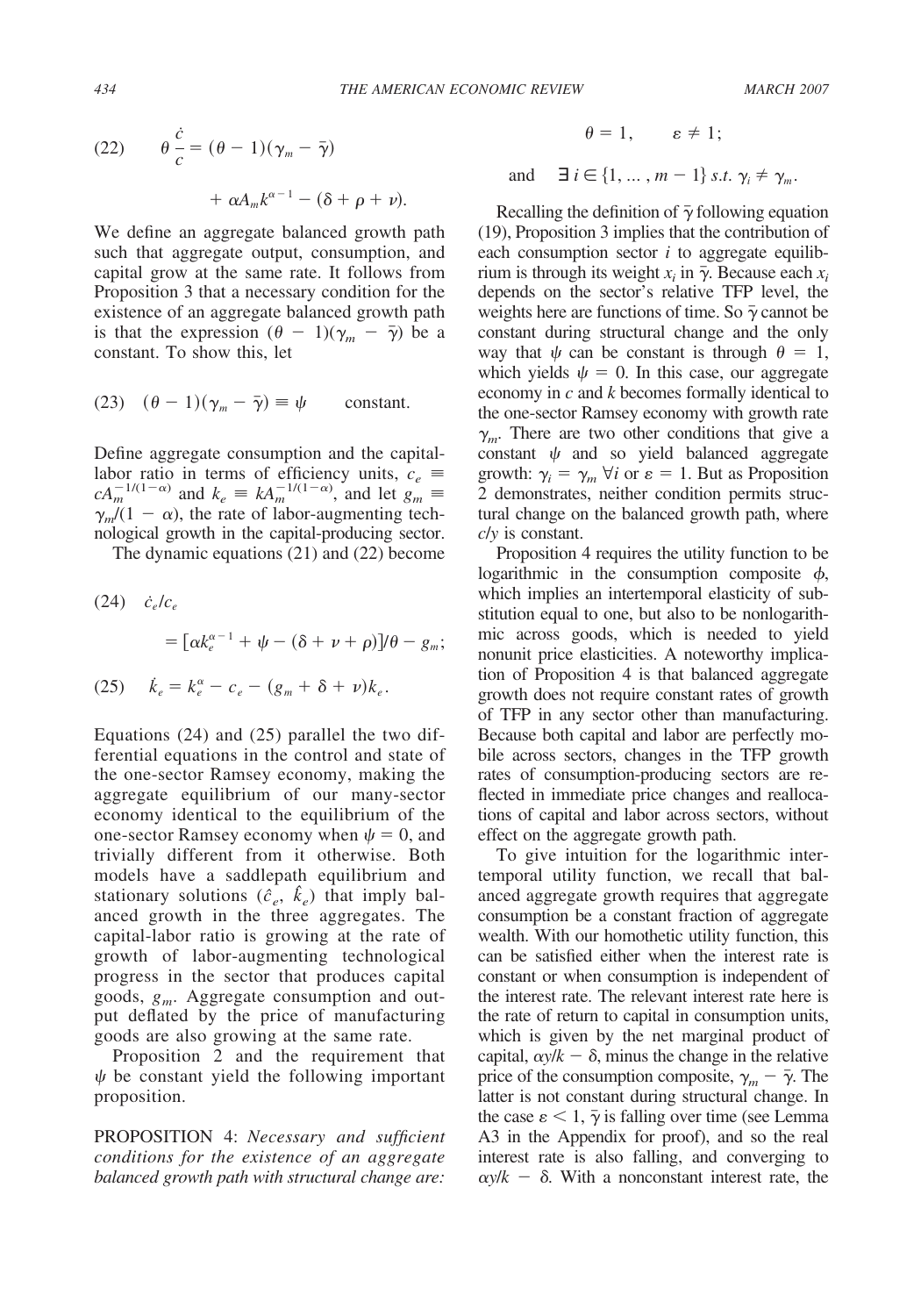consumption-wealth ratio is constant only if consumption is independent of the interest rate, which requires a logarithmic utility function.<sup>8</sup>

Under the conditions of Proposition 4, there is a steady state characterized by aggregate balanced growth, in the sense that in this steady state the aggregate ratios are constant. In order to achieve this balance, the aggregates *c* and *y* are divided by manufacturing price, to conform to the aggregate *k*. If some other price index is used as deflator, the rate of growth of the aggregates is constant only if the rate of growth of the price index is constant, but of course the aggregate ratios are still constant. The published aggregate series studied by macroeconomists usually use an average price as deflator which does not have fixed weights. If the price index used to deflate national statistics is some  $\tilde{p}$ , the published real aggregate income is  $y/\tilde{p}$ . If the weights used to construct  $\tilde{p}$  are the sector shares,  $\tilde{p}$  changes during structural change. But because sector shares do not change rapidly over time, visually there is virtually nothing to distinguish the "stylized fact" of constant growth in reported per capita GDP with another "stylized fact" of constant growth in our per capita output measure.<sup>9</sup>

Next, we summarize the dynamics of employment shares along the aggregate balanced growth path.

PROPOSITION 5: *Let sector l denote the sector with the smallest TFP growth rate when* 1, *or the sector with the biggest TFP growth rate when*  $\epsilon > 1$ *. On the aggregate balanced growth path, n<sub>l</sub> increases monotonically. Employment in the other sectors is either*

<sup>8</sup> After reexamining the evidence, Robert Barro and Xavier Sala-i-Martin (2004, 13) concluded, consistent with our model, "it seems likely that Kaldor's hypothesis of a roughly stable real rate of return should be replaced by a tendency for returns to fall over some range as an economy develops." In our model, it is converging from above to a positive value.<br><sup>9</sup> Nicholas Kaldor (1961, 178) spoke of a "steady trend

rate" of growth in the "aggregate volume of production." In Ngai and Pissarides (2004, fig. 4) we plot our series of per capita real incomes and the published chain-weighted series for the United States since 1929, and show that they are virtually indistinguishable from each other.

*hump-shaped or declines monotonically. Asymptotically, the economy converges to an economy with*

$$
n_m^* = \hat{\sigma} = \alpha \bigg( \frac{\delta + \nu + g_m}{\delta + \nu + \rho + g_m} \bigg);
$$
  

$$
n_l^* = 1 - \hat{\sigma},
$$

where *ˆ is the savings rate along the aggregate balanced growth path.*

Proposition 5 follows immediately from (18)–(19) and Lemma A3. Consider the case  $\epsilon$  < 1, the one for  $\epsilon$  > 1 following by a corresponding argument. For  $\varepsilon < 1$ , sector *i* expands if and only if its TFP growth rate is smaller than  $\bar{\gamma}$ , and contracts if and only if its growth rate exceeds it. But if  $\varepsilon < 1$ , the weighted average  $\bar{\gamma}$  is decreasing over time (see Lemma A3 in the Appendix). Therefore, the set of expanding sectors is shrinking over time, as more sectors' TFP growth rates exceed  $\bar{\gamma}$ . This feature of the model implies that sectors with TFP growth rates below the initial  $\bar{\gamma}$  exhibit a hump-shaped employment share, an implication that we believe is unique to our model. These employment shares first rise, but once  $\bar{\gamma}$  drops down to their own  $\gamma_i$ , they fall.<sup>10</sup>

In contrast to each sector's employment share, once the economy is on the aggregate balanced growth path, output and consumption in each consumption sector grow according to

(26) 
$$
\frac{\dot{F}^i}{F^i} = \frac{\dot{A}_i}{A_i} + \alpha \frac{\dot{k}_i}{k} + \frac{\dot{n}_i}{n_i}
$$

$$
= \varepsilon \gamma_i + \alpha g_m + (1 - \varepsilon) \overline{\gamma}.
$$

If  $\varepsilon \leq 1$ , the rate of growth of consumption and output in each sector is positive (provided  $\gamma_i \geq$ 0), and so sectors never vanish, even though their employment shares in the limit may vanish. If  $\varepsilon > 1$ , the rate of growth of output may

 $10$  Maddison (1980, 48), in his study of historical OECD data, found a "shallow bell shape" for manufacturing employment for each of the 16 OECD countries, which can be reproduced by our model if the manufacturing TFP growth rate takes values between the TFP growth rates of agriculture and services.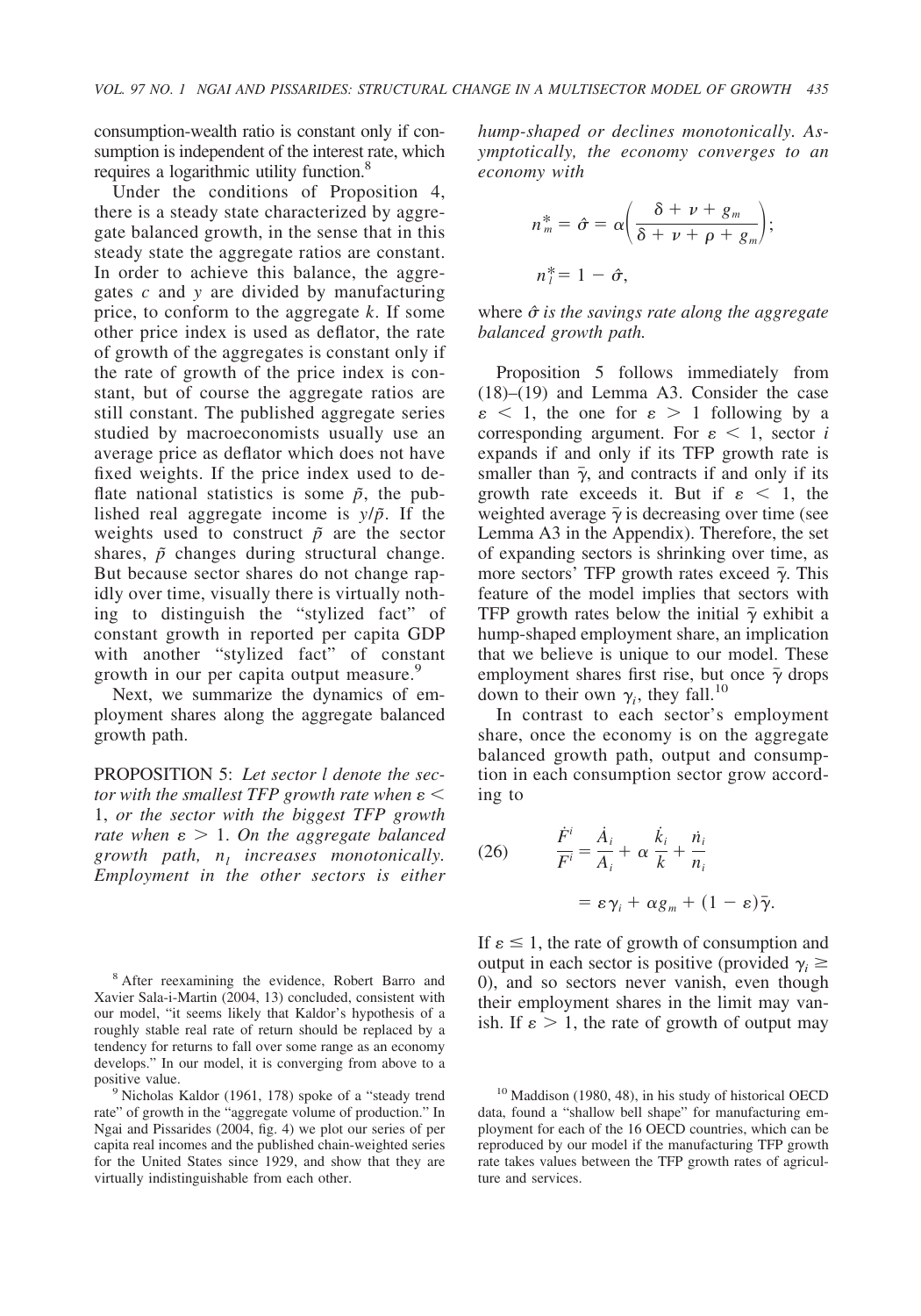be negative in some low-growth sectors, and since by Lemma A3  $\bar{\gamma}$  is rising over time in this case, their rate of growth remains indefinitely negative until they vanish.

Finally, we examine briefly the implications of  $\theta \neq 1$ . When  $\theta \neq 1$ , balanced aggregate growth cannot coexist with structural change, because the term  $\psi = (\theta - 1)(\gamma_m - \bar{\gamma})$  in the Euler condition (24) is a function of time. But as shown in the Appendix Lemma A3,  $\bar{\gamma}$  is monotonic. As  $t \to \infty$ ,  $\psi$  converges to the constant  $(\theta - 1)(\gamma_m - \gamma_l)$ , where  $\gamma_l$  is the TFP growth rate in the limiting sector (the slowest or fastest growing consumption sector depending on whether  $\varepsilon <$  or >1). Therefore, the economy with  $\theta \neq 1$  converges to an asymptotic steady state with the same growth rate as the economy with  $\theta = 1$ .

What characterizes the dynamic path of the aggregate economy when  $\theta \neq 1$ ? By differentiation and using Lemma A3, we obtain

(27) 
$$
\dot{\psi} = (\theta - 1)(1 - \varepsilon) \sum_{i=1}^{m} (x_i/X)(\gamma_i - \bar{\gamma})^2
$$
,

which is of second order compared with the growth in employment shares in (15), given that the  $\gamma s$  are usually small numbers centered around 0.02. Therefore, the rate of growth of the economy during the adjustment to the asymptotic steady state with  $\theta \neq 1$  is very close to the constant growth rate of the economy with  $\theta =$ 1, despite ongoing structural change in both economies.

#### **IV. Intermediate Goods**

Our baseline model has no intermediate inputs and has only one sector producing capital goods. We now generalize it by introducing intermediate inputs and (in the next section) by allowing an arbitrary number of sectors to produce capital goods. The key difference between intermediate goods and capital goods is that capital goods are reusable, while intermediate goods depreciate fully after one usage. The motivation for the introduction of intermediate inputs is that many of the sectors that may be classified as consumption sectors in fact produce for businesses. Business services is one obvious example. Input-output tables show that a large

fraction of output in virtually all sectors of the economy is sold to businesses. $^{11}$ 

As in the baseline model, sectors are of two types. The first type produces perishable goods that are either consumed by households or used as intermediate inputs by firms. We continue referring to these sectors as consumption sectors. The second type of sector produces goods that can be used as capital. For generality's sake, we assume that the output of the capitalproducing sector can also be processed into both consumption goods and intermediate inputs.

The output of consumption sector *i* is now  $c_i + h_i$ , where  $h_i$  is the output that is used as an intermediate good. Manufacturing output can be consumed,  $c_m$ , used as an intermediate input,  $h_m$ , or used as new capital,  $\dot{k}$ . We assume that all intermediate goods,  $h_i$ , are used as an input into an aggregate CES production function  $\Phi(h_1, ..., h_m) = [\sum_{i=1}^m$  $\varphi_i h_i^{(\eta-1)/\eta} \gamma^{(\eta-1)}$  which produces a single intermediate good  $\Phi$ , with  $\eta > 0$ ,  $\varphi_i \geq 0$ , and  $\sum \varphi_i = 1$ . The production functions are modified to  $F^i = A_i n_i k_i^{\alpha} q_i^{\beta}$ ,  $\forall i$ , where  $q_i$  is the ratio of the intermediate good to employment in sector *i* and  $\beta$  is its input share, with  $\alpha$ ,  $\beta$  > 0 and  $\alpha + \beta < 1$ . When  $\beta = 0$ , we return to our baseline model. We show in the Appendix that a necessary and sufficient condition for an aggregate balanced growth path with structural change is  $\eta = 1$ , i.e.,  $\Phi(\cdot)$  should be Cobb-Douglas.<sup>12</sup> When  $\Phi(\cdot)$  is Cobb-Douglas, our central results from the baseline model carry through, with some modifications.

The aggregate equilibrium is similar to the one in the baseline model:

(28) 
$$
\frac{\dot{c}}{c} = \alpha A k^{(\alpha + \beta - 1)/(1 - \beta)} - (\delta + \rho + \nu),
$$

<sup>11</sup> According to input-output tables for the United States, in 1990 the percentage distribution of the output of twodigit sectors across three types of usage, final consumption demand, intermediate goods, and capital goods, was 43, 48, and 9, respectively. In virtually all sectors, however, a large fraction of the intermediate goods produced are consumed by the same sector.<br><sup>12</sup> Nicholas Oulton (2001) claims that if there are inter-

mediate goods, and if the elasticity of substitution between the intermediate goods and labor is bigger than one, Baumol's "stagnationist" results could be overturned (in the absence of capital). No such possibility arises with Cobb-Douglas production functions.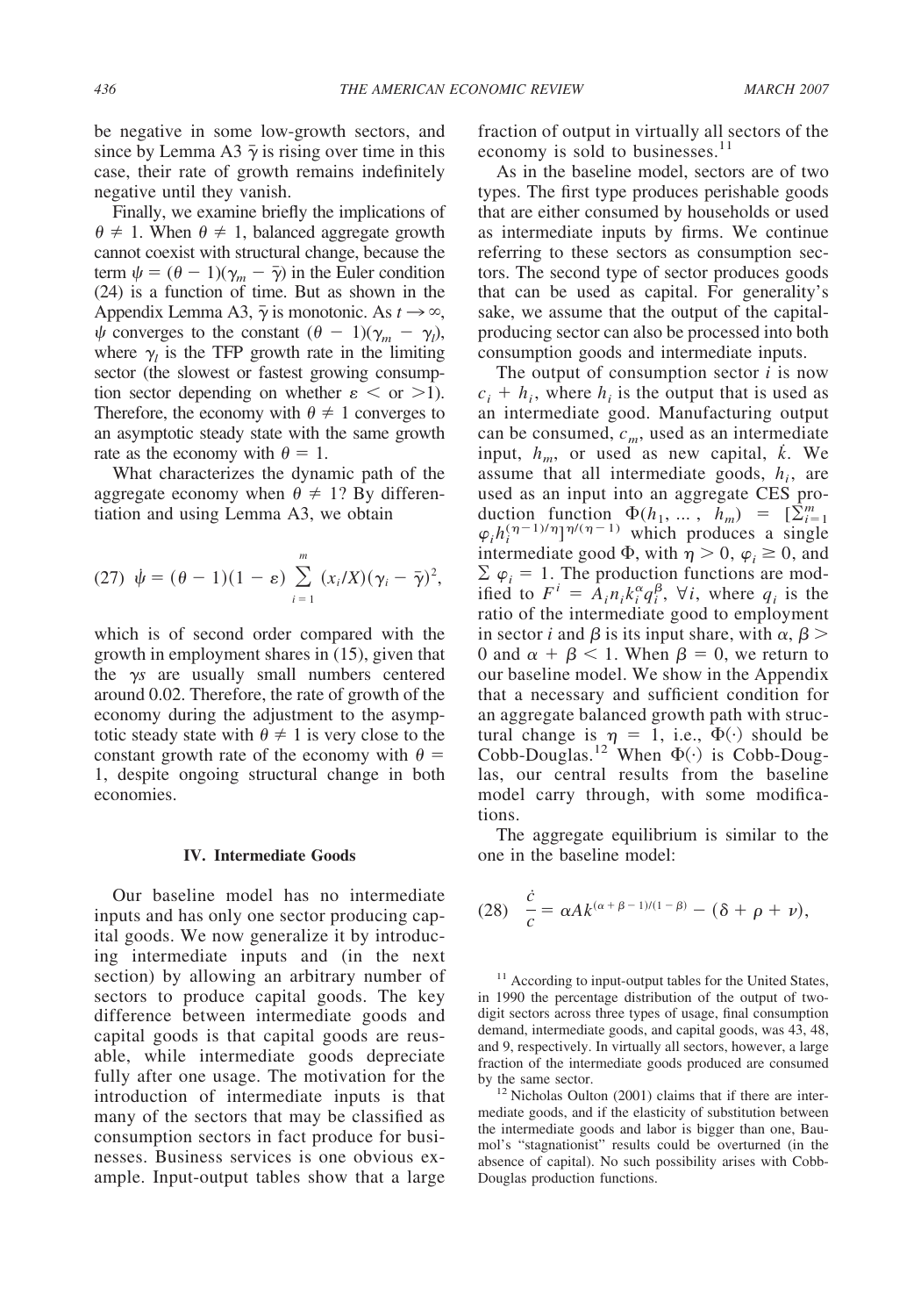(29) 
$$
\frac{\dot{k}}{k} = (1 - \beta)Ak^{(\alpha + \beta - 1)/(1 - \beta)}
$$

$$
-\frac{c}{k} - (\delta + \nu),
$$

where  $A = [A_m(\beta \Phi_m)^{\beta}]^{1/(1-\beta)}$  and  $\Phi_m$  is the marginal product of the manufacturing good in . The growth rate of *A* is constant and equal to  $\gamma = \gamma_m + (\beta \sum_{i=1}^m \varphi_i \gamma_i)/(1 - \beta)$ , where  $\varphi_i$  is the input share of sector  $i$  in  $\Phi$ . Therefore, we can define aggregate consumption and the aggregate capital-labor ratio in terms of efficiency units and obtain an aggregate balanced growth path with growth rate  $(\gamma_m + \beta \sum_{i=1}^m \varphi_i \gamma_i)/(1 - \alpha - \beta)$  $\beta$ ), which is the sum of labor-augmenting technological growth in the capital-producing sector and a  $\beta$  fraction of labor-augmenting technological growth in all sectors that produce intermediate goods. Recall the aggregate growth rate in the baseline model depended only on the TFP growth rate in manufacturing. In the extended model with intermediate goods, the TFP growth rates in all sectors contribute to aggregate growth.

The employment shares (13) and (14) are now modified to

(30) 
$$
n_i = \frac{x_i}{X} \left( \frac{c}{y} \right) + \varphi_i \beta; \quad \forall i \neq m;
$$

(31) 
$$
n_m = \left[\frac{x_m}{X}\left(\frac{c}{y}\right) + \varphi_m\beta\right] + \left(1 - \beta - \frac{c}{y}\right).
$$

For the consumption sectors, the extra term in (30) captures the employment required for producing intermediate goods.  $\varphi_i$  is the share of sector *i*'s output used for intermediate purposes and  $\beta$  is the share of the aggregate intermediate input in aggregate output. For the manufacturing sector, the terms in the first bracket parallel those of the consumption sectors. The second term captures the employment share for investment purposes.

Our results on structural change now hold for the component of employment used to produce consumption goods,  $(x_i/X)(c/y)$ . The definition of  $x_i$  and  $X$  is the same as in the absence of intermediate goods. The contribution of intermediate goods to sectoral employment dynamics is the addition of the constant employment share  $\varphi_i\beta$ , with no impact on the other two

components of employment. Following on from this, the asymptotic results in Proposition 5 are also modified. Asymptotically, the employment share used for the production of consumption goods still vanishes in all sectors except for the slowest growing one (when  $\varepsilon < 1$ ), but the employment share used to produce intermediate goods,  $\varphi_i\beta$ , survives in all sectors.

## **V. Many Capital Goods**

In our second extension we allow an arbitrary number of sectors to produce capital goods. We study this extension with the baseline model without intermediate inputs.

We suppose that there are  $\kappa$  different capitalproducing sectors, each supplying the inputs into a production function *G*, which produces a capital aggregate that can be either consumed or used as an input in all production functions  $F^i$ . Thus, the model is the same as before, except that now the capital input  $k_i$  is not the output of a single sector but that of the production function *G*. The Appendix derives the equilibrium for the case of a CES function with elasticity  $\mu$ , i.e., when  $G = \left[\sum_{j=1}^{\kappa} \xi_{mj}(F^{m_j})(\mu-1)/\mu\right] \mu/(\mu-1)}$ where  $\mu > 0$ ,  $\xi_{m_j} \ge 0$  and  $F^{m_j}$  is the output of each capital goods sector *mj* . *G* now replaces the output of the "manufacturing" sector in our baseline model, *Fm*.

It follows immediately that the structural change results derived for the  $m - 1$  consumption sectors remain intact, as we have made no changes to that part of the model. But there are new results to derive concerning structural change within the capital-producing sectors. The relative employment shares across the capital-producing sectors satisfy

(32) 
$$
n_{m_j}/n_{m_i} = (\xi_{m_j}/\xi_{m_i})^{\mu}(A_{m_i}/A_{m_j})^{1-\mu};
$$
  
\n $\forall i, j = 1, ..., \kappa.$   
\n(33)  $\frac{\dot{n}_{m_j}}{n} - \frac{\dot{n}_{m_i}}{n} = (1 - \mu)(\gamma_{m_i} - \gamma_{m_i});$ 

(33) 
$$
\frac{m_j}{n_{m_j}} - \frac{m_i}{n_{m_i}} = (1 - \mu)(\gamma_{m_i} - \gamma_{m_j});
$$

$$
\forall i, j = 1, ..., \kappa.
$$

These equations parallel (13) and (15) of the baseline model and the intuition behind them is the same.

When there are many capital goods, the *Am* of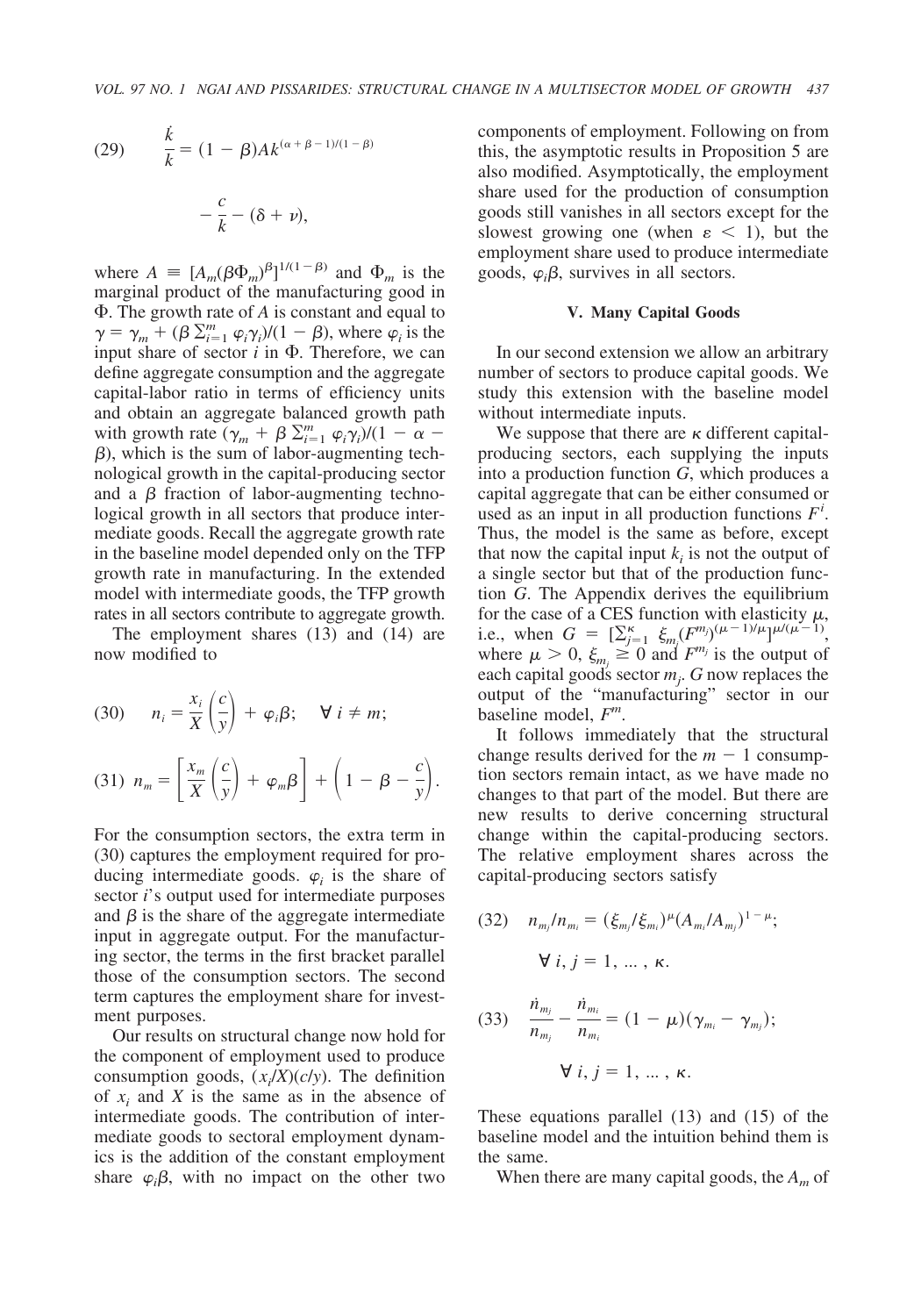the baseline model is replaced by  $G_{m_j}A_{m_j}$  for each sector  $m_j$ , where  $G_{m_i}$  denotes the sector's marginal product in the production of aggregate capital, and  $A_{m<sub>i</sub>}$  is the sector's TFP level. This term measures the rate of return to capital in the *j*th capital-producing sector, which is equal across all  $\kappa$  sectors because of the free mobility of capital. In the Appendix we derive the aggregate growth rate

(34) 
$$
\gamma_m = \sum_{j=1}^{\kappa} \zeta_j \gamma_{m_j};
$$

$$
\zeta_j \equiv \xi_{m_j}^{\mu} A_{m_j}^{(\mu-1)} / \left( \sum_{i=1}^{\kappa} \xi_{m_i}^{\mu} A_{m_i}^{(\mu-1)} \right),
$$

which is a weighted average of TFP growth rates in all capital-producing sectors. The dynamic equations for *c* and *k* are the same as in the baseline model, given the new definition of *m*.

If TFP growth rates are equal across all capital-producing sectors, *c* and *k* grow at a common rate in the steady state. But then all capital producing sectors can be aggregated into one, and the model reduces to one with a single capital-producing sector. If TFP growth rates are different across the capital-producing sectors and  $\mu \neq 1$ , there is structural change within the capital-producing sectors along the transition to the asymptotic state. Asymptotically, only one capital-producing sector remains. In the asymptotic state, *c* and *k* again grow at a common rate, so there exists an asymptotic aggregate balanced growth path with only one capital-producing sector.

A necessary and sufficient condition for the coexistence of an aggregate balanced growth path and multiple capital-producing sectors with different TFP growth rates is  $\mu = 1$ . The reason for this result is that a balanced aggregate path requires a constant  $\gamma_m$ , which is unattainable if the relative TFP levels in the capital-producing sectors are allowed to influence it. From (34), the influence of the productivity levels disappears only when  $\mu = 1$ . The aggregate growth rate in this case is  $\gamma_m/(1 - \alpha)$ , where  $\gamma_m = \sum_{j=1}^{\kappa} \xi_{m_j} \gamma_{m_j}$ . Using (32), the relative employment shares across capital-producing sectors are equal to their relative input shares in *G*. There is no structural change within the

capital-producing sectors, their relative employment shares remaining constant independently of their TFP growth rates.

The model with  $\epsilon$  < 1 and  $\mu$  = 1 has clear contrasting predictions about the relation between the dynamics of sectoral employment shares and TFP growth (or relative prices). Sectors that produce primarily consumption goods should exhibit a well-defined linear relation between their employment share growth and their TFP growth rate; sectors that produce many intermediate goods should still have a positive linear relation, but less well-defined because of the constant term due to the production of intermediate goods. But sectors that produce primarily capital goods should exhibit no linear relation at all between their employment share growth and their relative TFP growth rate.

# **VI. Conclusion**

We have shown that different TFP growth rates across industrial sectors predict sectoral employment changes that are consistent with the facts if the substitutability between the final goods produced by each sector is low. Balanced aggregate growth requires, in addition, a logarithmic intertemporal utility function. Underlying the balanced aggregate growth there is a shift of employment away from sectors with a high rate of technological progress toward sectors with low growth, and eventually, in the limit, all employment converges to only two sectors, the sector producing capital goods and the sector with the lowest rate of productivity growth. If the economy also produces intermediate goods, the sectors that produce these goods also retain some employment in the limit, which is used to produce the intermediate goods.

Our results are consistent with the observation of simultaneous growth in the relative prices and employment shares of stagnant sectors such as community services, with the nearconstancy of real consumption shares when compared with nominal shares. It is also consistent with the long-run evidence of Kuznets (1966) and Maddison (1980) concerning the decline of agriculture's employment share, the rise and then fall of the manufacturing share, and the rise in the service share. The key requirement for these results is again a low substitutability between final goods. Of course, at a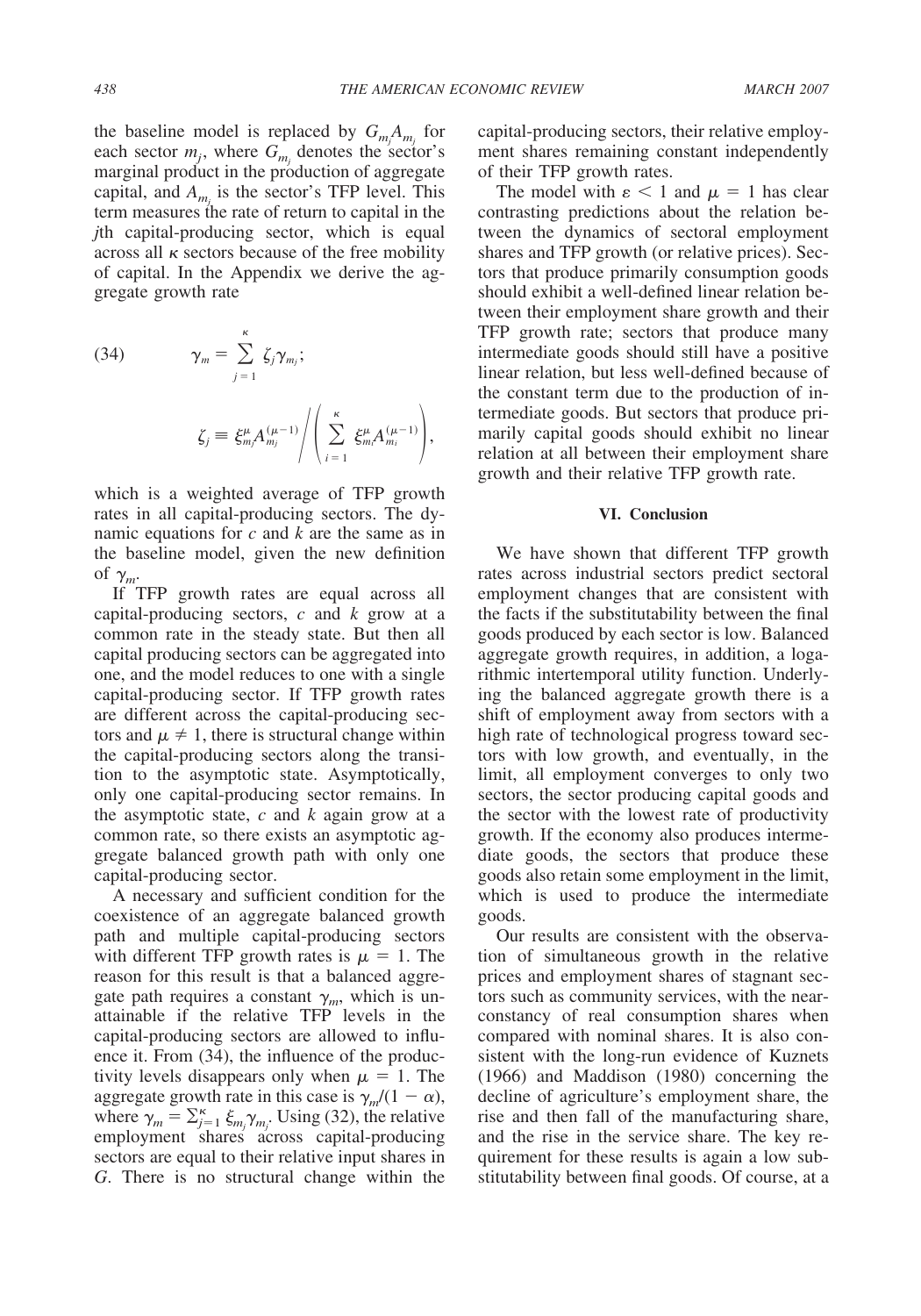finer sector decomposition, the elasticity of substitution between two goods may reasonably exceed unity, as for example between the output of the sector producing typewriters and the output of the sector producing electronic word processors. Our model in this case predicts that labor would move from the sector with low TFP growth to the one with high TFP growth. The

approach that we suggested for intermediate and many capital goods, namely the existence of subsectors that produce an aggregate that enters the utility or production function, is an obvious approach to the analysis of these cases. Within the subsectors, there is structural change toward the high TFP goods, but between the aggregates the flow is from high to low TFP sectors.

#### APPENDIX: PROOFS

LEMMA A1: *Equations* (2), (5)*, and* (7) *imply equation* (8).

# PROOF:

Defining  $f(k) \equiv F(k, 1)$ , and omitting subscript *i*, (7) implies  $F_K = Af(k)$  and  $F_N = A[f(k)$ *kf*<sup> $f(k)$ ]. So  $F_N/F_K = f(k)/f(k) - k$ , which is strictly increasing in *k*. Hence, (5) implies  $k_i = k_m \forall i \neq j$ </sup> *m*, and together with (2), results follow.

LEMMA A2:  $\forall i \neq m$ ,  $n_i$  *satisfy* (13) *and* (18)*, and*  $n_m$  *satisfies* (14) *and* (19).

## PROOF:

 $n_i$  follows from substituting  $F^i$  into (10), and  $n_m$  is derived from (2). Given  $\dot{x}_i/x_i = (1 - \varepsilon)(\gamma_m - \gamma_i)$  and  $\dot{X}/X = (1 - \varepsilon)(\gamma_m - \overline{\gamma})$ , the result follows for  $n_i$ ,  $i \neq m$ . Using (2),

$$
\dot{n}_m = -\sum_{i \neq m} \dot{n}_i = -\frac{\left(\frac{\cdot}{(c/y)}\right)}{c/y} (1 - n_m) - (1 - \varepsilon) \left(\frac{c/y}{X}\right) \sum_{i \neq m} x_i (\bar{\gamma} - \gamma_i),
$$

so result follows for  $\dot{n}_m$  by substituting  $n_m$ .

#### PROPOSITION 3

## PROOF:

Use  $(2)$  and  $(8)$  to rewrite  $(4)$  as

$$
\dot{k}/k = A_m k^{\alpha-1} \bigg( 1 - \sum_{i \neq m} n_i \bigg) - c_m / k - (\delta + \nu).
$$

But  $p_i/p_m = A_m/A_i$  and by the definition of *c*,

$$
\dot{k}/k = A_m k^{\alpha - 1} - c/k - (\delta + \nu).
$$

Next,  $\phi$  is homogenous of degree one:

$$
\phi = \sum_{i=1}^m \phi_i c_i = \sum_{i=1}^m p_i c_i \phi_m / p_m = \phi_m c / p_m.
$$

But  $\phi_m = \omega_m (\phi/c_m)^{1/\varepsilon}$  and  $c = c_m X$ ; thus  $\phi_m = \omega_m^{\varepsilon/(\varepsilon-1)} X^{1/(\varepsilon-1)}$  and  $v_m = \phi^{-\theta} \phi_m =$  $(\omega_m^{\varepsilon/(\varepsilon^{m_1})} X^{1/(\varepsilon^{m_1})})^{1}$ <sup>n</sup>  $^{\varepsilon^{m_0}}c^{-\theta}$ , so (6) becomes (22).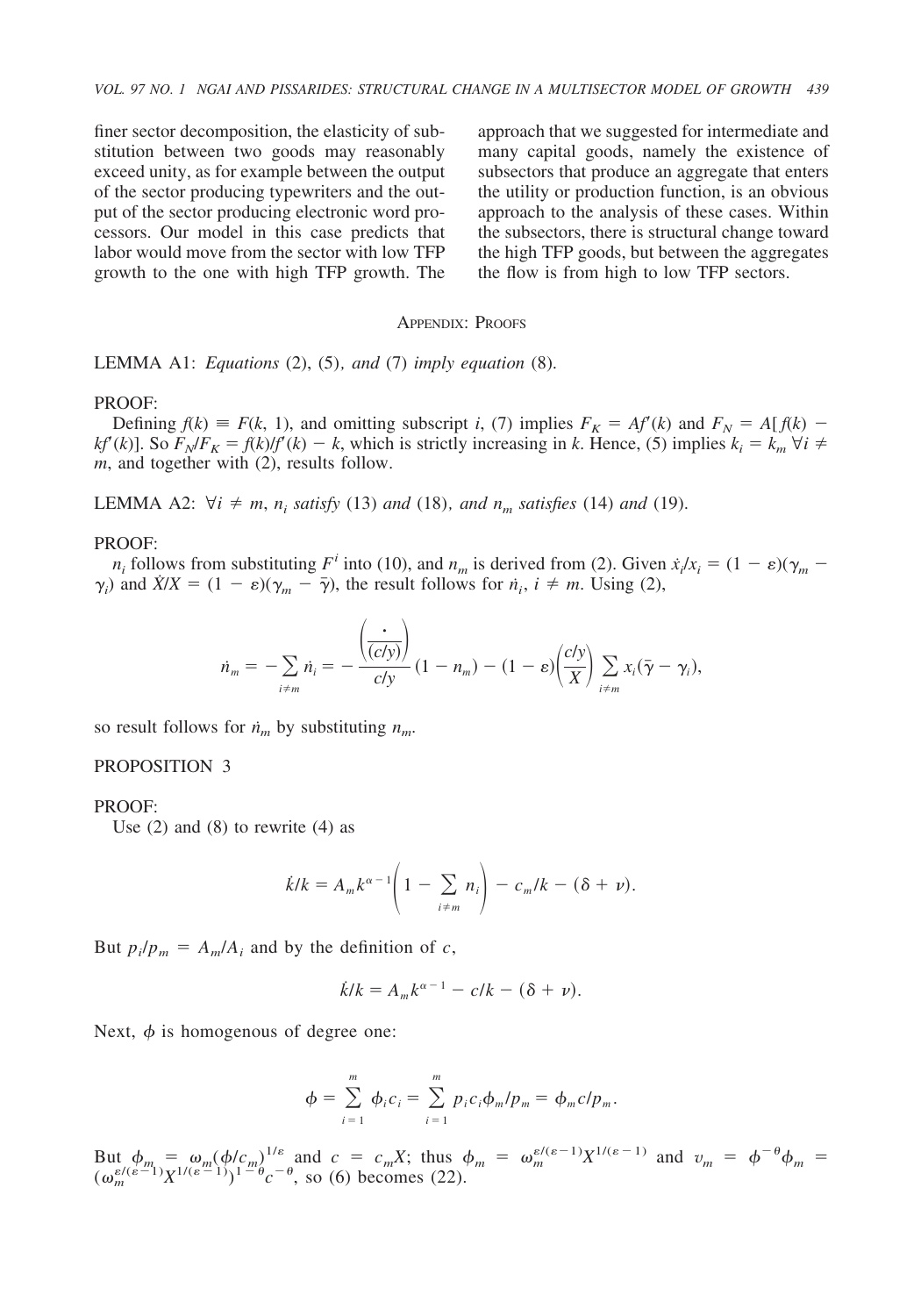LEMMA A3:  $d\bar{\gamma}/dt \leq 0 \Leftrightarrow \varepsilon \leq 1$ .

#### PROOF:

Totally differentiating  $\bar{\gamma}$  as defined in equations (18) and (19),

$$
d\bar{\gamma}/dt = \sum_{i=1}^{m} (x_i/X)\gamma_i \left(\dot{x}_i/x_i - \sum_{j=1}^{m} \dot{x}_j/X\right);
$$
  
\n
$$
= (1 - \varepsilon) \sum_{i=1}^{m} (x_i/X)\gamma_i \left[\gamma_m - \gamma_i - \sum_{j=1}^{m} (x_j/X)(\gamma_m - \gamma_j)\right];
$$
  
\n
$$
= (1 - \varepsilon) \left(\bar{\gamma}^2 - \sum_{i=1}^{m} (x_i/X)\gamma_i^2\right) = -(1 - \varepsilon) \sum_{i=1}^{m} (x_i/X)(\gamma_i - \bar{\gamma})^2.
$$

Since the summation term is always positive, the result follows.

*Capital Shares and Fixed Factors.*—We now discuss the structural change results (equations (8) and  $(13)$ – $(17)$ ) when capital shares are different across sectors and there is a fixed factor of production in at least one sector. The production function is  $F^i = A_i k_i^{\alpha_i} z_i^{1-\alpha_i-\beta_i} n_i$ , where  $\beta_i$  is labor share and  $z_i = Z_i/N_i$  is a fixed factor per unit of labor. Suppose  $\alpha_i + \beta_i = 1$  for  $i \neq 1$ , and  $\alpha_1 + \beta_1$ 1, i.e., the fixed factor is used in sector 1 only. Static efficiency implies

$$
n_i/n_j = (\beta_i/\beta_j)(\omega_i/\omega_m)^{\epsilon}(p_i/p_j)^{1-\epsilon}, \quad \forall i, j \neq m,
$$

so the result that relative employment shares grow in proportion to relative prices, equation (17), is independent of different factor shares and the existence of a fixed factor. Our other results are modified as follows. The static efficiency condition (8) is replaced by

$$
k_i = \lambda_i k_m, p_i/p_m = (A_m/A_i)(\varsigma_m/\varsigma_i)k_m^{\alpha_m-\alpha_i}z_i^{\alpha_i+\beta_i-1}; \quad \lambda_i = \frac{\beta_m\alpha_i}{\beta_i\alpha_m}, \ \varsigma_i \equiv \alpha_i^{\alpha_i}\beta_j^{1-\alpha_i}.
$$

Different capital shares add the term  $(\alpha_m - \alpha_i)k_m/k_m$  in (16). In a growth equilibrium with  $k_m$ growing, lower  $\alpha_i$  is another reason for higher relative price in sector *i*. Combining the relative price and relative employment equations, different capital shares add the term  $(1 - \varepsilon)(\alpha_j - \alpha_i)k_m/k_m$  in (15). The existence of a fixed factor modifies (15) to

$$
[1-(1-\alpha_1-\beta_1)(1-\varepsilon)]\frac{\dot{n}_1}{n_1}-\frac{\dot{n}_j}{n_j}=(1-\varepsilon)(\gamma_j-\gamma_1)+(1-\varepsilon)(\alpha_j-\alpha_1)\frac{\dot{k}_m}{k_m},\quad \forall j\neq m.
$$

If  $n_1$  is falling, then the presence of a fixed factor implies that  $n_1$  falls at a faster rate. Finally, (13) and (14) are modified to

$$
n_i = \frac{x_i}{X} \frac{c}{y} \sum_j \frac{\beta_i}{\beta_j} n_j, \quad \forall i \neq m; \quad n_m = \frac{x_m}{X} \frac{c}{y} \sum_j \frac{\beta_i}{\beta_j} n_j + 1 - \frac{c}{y} \sum_j \frac{\beta_i}{\beta_j} n_j,
$$

where  $c = Xc_m$ ,  $y = A_m k_m^{\alpha_m} \sum_i (\beta_m n_i/\beta_i)$ , and  $x_i = (\omega_i/\omega_m)^{\epsilon} [s_i k_m^{\alpha_m - \alpha_i} z_i^{\alpha_i + \beta_i - 1} (A_m/A_i)]^{1 - \epsilon}$ . The new system implies  $n_1, \ldots, n_m$  can be solved simultaneously.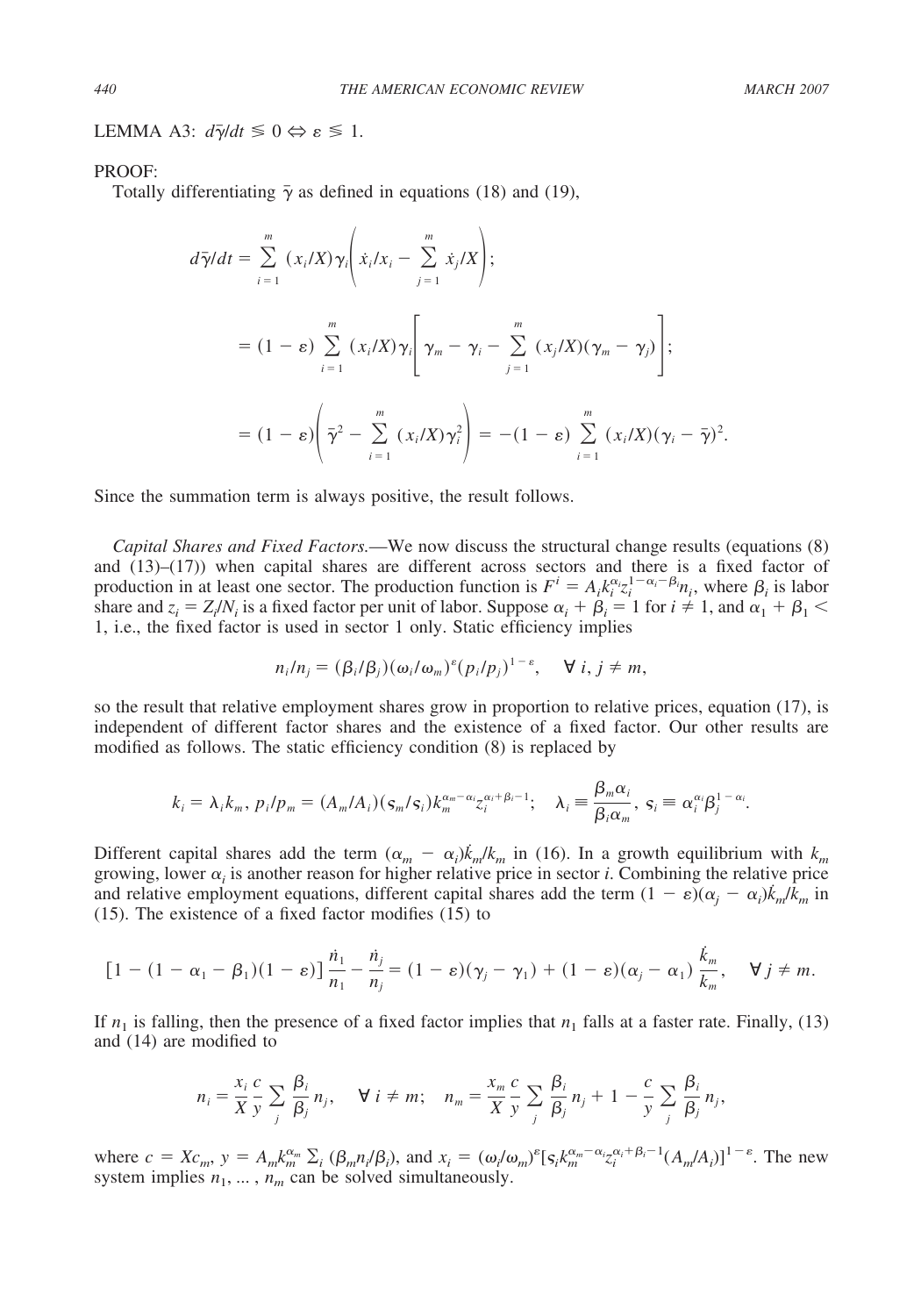*Intermediate Goods.*— $\forall i$ ,  $F^i \equiv A_i n_i k_i^{\alpha} q_i^{\beta}$ ,  $\alpha, \beta \in (0, 1)$ ,  $\alpha + \beta < 1$ . We have

(A1) 
$$
F^{m} = c_{m} + h_{m} + (\delta + \nu)k + k, F^{i} = c_{i} + h_{i}, \quad \forall i \neq m.
$$

The planner's problem is similar to the baseline with (A1) replacing (3) and (4),  $\{h_i, c_i, q_i\}_{i=1,\dots}$ *m* as additional controls, and  $\sum_{i=1}^{m} n_i q_i = \Phi(h_1, ..., h_m)$  as an additional constraint, where  $\Phi$  is homogenous of degree one,  $\Phi_i > 0$ , and  $\Phi_{ii} < 0$ . The static efficiency conditions are

(A2) 
$$
v_i/v_m = F_K^m/F_N^i = F_N^m/F_N^i = F_Q^m/F_Q^i = \Phi_i/\Phi_m; \quad \forall i,
$$

which implies  $k_i = k$ ,  $q_i = \Phi$ , and  $p_i = A_m/A_i$   $\forall i$ , so

$$
y = A_m k^{\alpha} \Phi^{\beta}, \Phi = \sum_{i=1}^{m} \Phi_i h_i = \sum_{i=1}^{m} \Phi_m p_i h_i = \Phi_m h; \quad h \equiv \sum_{i=1}^{m} p_i h_i.
$$

Optimal conditions for  $h_m$  and  $q_m$  imply  $\beta \Phi_m A_m k^{\alpha} \Phi^{\beta-1} = 1$ , so  $h = \beta y$  and (A1) is

$$
\dot{k} = A_m k^{\alpha} \Phi^{\beta} \left( 1 - \sum_{i \neq m} n_i \right) - h_m - c_m - (\delta + \nu) k = h(1 - \beta) / \beta - c - (\delta + \nu) k.
$$

The dynamic efficiency condition is  $-i_m/v_m = \alpha A_m k^{\alpha-1} \Phi^{\beta} - (\delta + \rho + \nu)$ , so

(A3) 
$$
\dot{c}/c = \alpha h/(\beta k) - (\delta + \rho + \nu), \dot{k}/k = (1 - \beta)h/(\beta k) - c/k - (\delta + \nu).
$$

Constant *c˙*/*c* requires constant *h*/*k*, and constant *k˙*/*k* requires constant *c*/*k*. Thus, *h˙*/*h* must be constant. To derive constant  $h/h$ , consider a CES  $\Phi = (\sum_{i=1}^{m} \varphi_i h_i^{(\eta-1)/\eta})^{\eta/(\eta-1)}$ ; then (A2) implies  $z_i \equiv$  $p_i h_i / h_m = (\varphi_i / \varphi_m)^{\eta} (A_m / A_i)^{1 - \eta}, \forall i.$  So

$$
h = Zh_m, \, \Phi_m = \varphi_m^{\eta/(\eta-1)} Z^{1/(\eta-1)}, \, \Phi = (\beta A_m k^{\alpha} \varphi_m^{\eta/(\eta-1)} Z^{1/(\eta-1)})^{1/(1-\beta)},
$$

where  $Z = \sum_{i=1}^{m} z_i$ . Hence,

$$
h = \Phi/\Phi_m = (\beta A_m k^{\alpha})^{1/(1-\beta)} (\varphi_m^{\eta/(\eta-1)} Z^{1/(\eta-1)})^{\beta/(1-\beta)},
$$

and so

$$
(1 - \beta) \dot{h} / h = (\gamma_m + \alpha \dot{k} / k) + \beta \Bigg( \sum_{i=1}^m (z_i / Z) \gamma_i - \gamma_m \Bigg),
$$

constant if  $\sum_{i=1}^{m} z_i \gamma_i$  is constant. Given  $\gamma_i$  differs across all *i*, constancy requires  $\eta = 1$ , so

$$
\Phi = \prod_{i=1}^m h_i^{\varphi_i}, Z = 1/\varphi_m, z_i = \varphi_i/\varphi_m \quad \forall i.
$$

 $(A2)$  implies  $\Phi = h_m \prod_{i=1}^m (z_i A_i / A_m)^{\varphi_i}$  and so  $\Phi_m = \varphi_m \Phi / h_m = \prod_{i=1}^m (\varphi_i A_i / A_m)^{\varphi_i}$ . But  $\Phi =$  $[\beta A_m k^{\alpha} \dot{\Phi}_m]^{1/(1-\beta)}$ , so  $h = \dot{\Phi}/\dot{\Phi}_m = (\beta A_m k^{\alpha})^{1/(1-\beta)} \ddot{\Phi}_m^{\beta/(1-\beta)}$ . (A3) becomes

$$
\dot{c}/c + \delta + \rho + \nu = \alpha A k^{(\alpha/(1-\beta))-1}; \quad \dot{k} + c + (\delta + \nu)k = (1-\beta)Ak^{\alpha/(1-\beta)}
$$

,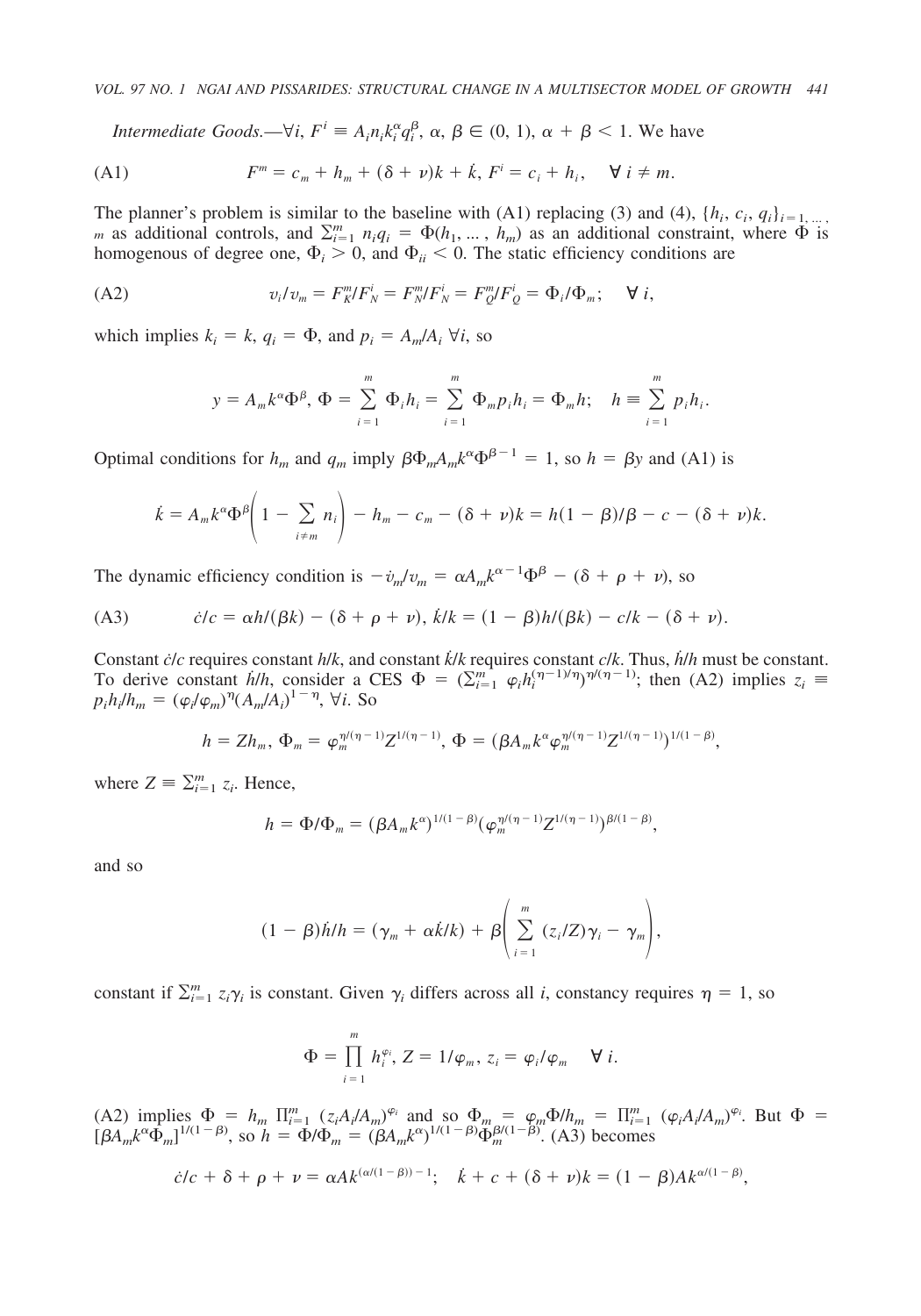where  $A = [A_m(\beta \Phi_m)^{\beta}]^{1/(1-\beta)}$ . Define

$$
c_e \equiv cA^{-(1-\beta)/(1-\alpha-\beta)}; \quad k_e \equiv kA^{-(1-\beta)/(1-\alpha-\beta)}; \quad \gamma \equiv \dot{A}/A.
$$

We have  $\gamma = [\gamma_m + \beta \sum_{i=1}^m \varphi_i(\gamma_i - \gamma_m)]/(1 - \beta) = \gamma_m + (\beta \sum_{i=1}^m \varphi_i \gamma_i)/(1 - \beta)$ , and

$$
\dot{c}_e/c_e = \alpha k_e^{(\alpha+\beta-1)/(1-\beta)} - (\delta + \rho + \nu + g); \quad \dot{k}_e = (1-\beta)k_e^{\alpha/(1-\beta)} - c_e - (\delta + \nu + g)k_e,
$$

which imply the existence and uniqueness of an ABGP with growth rate

$$
g = (1 - \beta)\gamma/(1 - \alpha - \beta) = \left(\gamma_m + \beta \sum_{i=1}^m \varphi_i \gamma_i\right)/(1 - \alpha - \beta).
$$

We obtain  $n_i$  using  $F^i = c_i + h_i$ ,  $\forall i \neq m$ , i.e.,

$$
A_i n_i k^{\alpha} \Phi^{\beta} p_i = p_i (c_i + h_i) = x_i c_m + z_i h_m = c x_i / X + \varphi_i h.
$$

Substitute  $p_i$  and  $h$  to obtain  $n_i y = c x_i/X + \varphi_i \beta y$ , so (30) and (31) follow.

*Many Capital-Producing Sectors.*— $\forall j$ ,  $F^{m_j} \equiv A_{m_j} h_{m_j}^{\alpha}$ , which together produce good *m* through

$$
G=\left[\sum_{j=1}^{\kappa}\xi_{m_j}(F^{m_j})^{(\mu-1)/\mu}\right]^{\mu/(\mu-1)},\ \xi_{m_j}\geq 0,\ \mu>0,\ \sum_{j=1}^{\kappa}\xi_{m_j}=1.
$$

The planner's problem is similar to the baseline model with (4) replaced by

$$
\dot{k} = G - c_m - (\delta + \nu)k
$$

and  $(k_{m_j}, n_{m_j})_{j=1,\dots,\kappa}$  as additional controls. The static efficiency conditions are

$$
F_K^i/F_N^i = F_K^{m_j}/F_N^{m_j}, \quad \forall i \neq m, \quad \forall j,
$$

so  $k_i = k_{m_i} = k$ . Also

$$
G_{m_j}/G_{m_i} = F_K^{m_i}/F_K^{m_j} = A_{m_i}/A_{m_j}, \quad \forall i, j,
$$

which implies  $n_m/n_m = (\xi_m/\xi_m)^{\mu}(A_m/A_m)^{1-\mu}$  and grows at rate  $(1-\mu)(\gamma_{m_i} - \gamma_{m_j})$ . Let  $n_m \equiv \sum_{j=1}^{\kappa}$  $n_{m_j}$ ; we have  $n_m = n_{m_1} \sum_{j=1}^{k_m} (\xi_{m_j}/\xi_{m_1})^{\mu} (\hat{A}_{m_1}/A_{m_j})^{1-\mu}$ . Next,

$$
p_i = v_i/v_m = A_m/A_i, \quad \forall i \neq m,
$$

where  $A_m \equiv G_{m_1} A_{m_1}$ . Thus,  $n_i/n_j$  and  $p_i/p_j$  are the same as in the baseline.

To derive the aggregate equilibrium, note that  $G = \sum_{j=1}^{k} F^{m_j} G_{m_j} = A_m k^{\alpha} n_m$ , so *c*/*c* and *k*/*k* are the same as the baseline, so the equilibrium is the same as the baseline if  $\gamma_m \equiv A_m/A_m$  is constant, which we now derive. Given

$$
G_{m_1} = \xi_{m_1} (GIF^{m_1})^{1/\mu}; \quad GIF^{m_1} = \left[ \sum_{j=1}^{\kappa} \xi_{m_j} (A_{m_j} n_{m_j} / (A_{m_1} n_{m_1}))^{(\mu - 1)/\mu} \right]^{\mu/(\mu - 1)},
$$